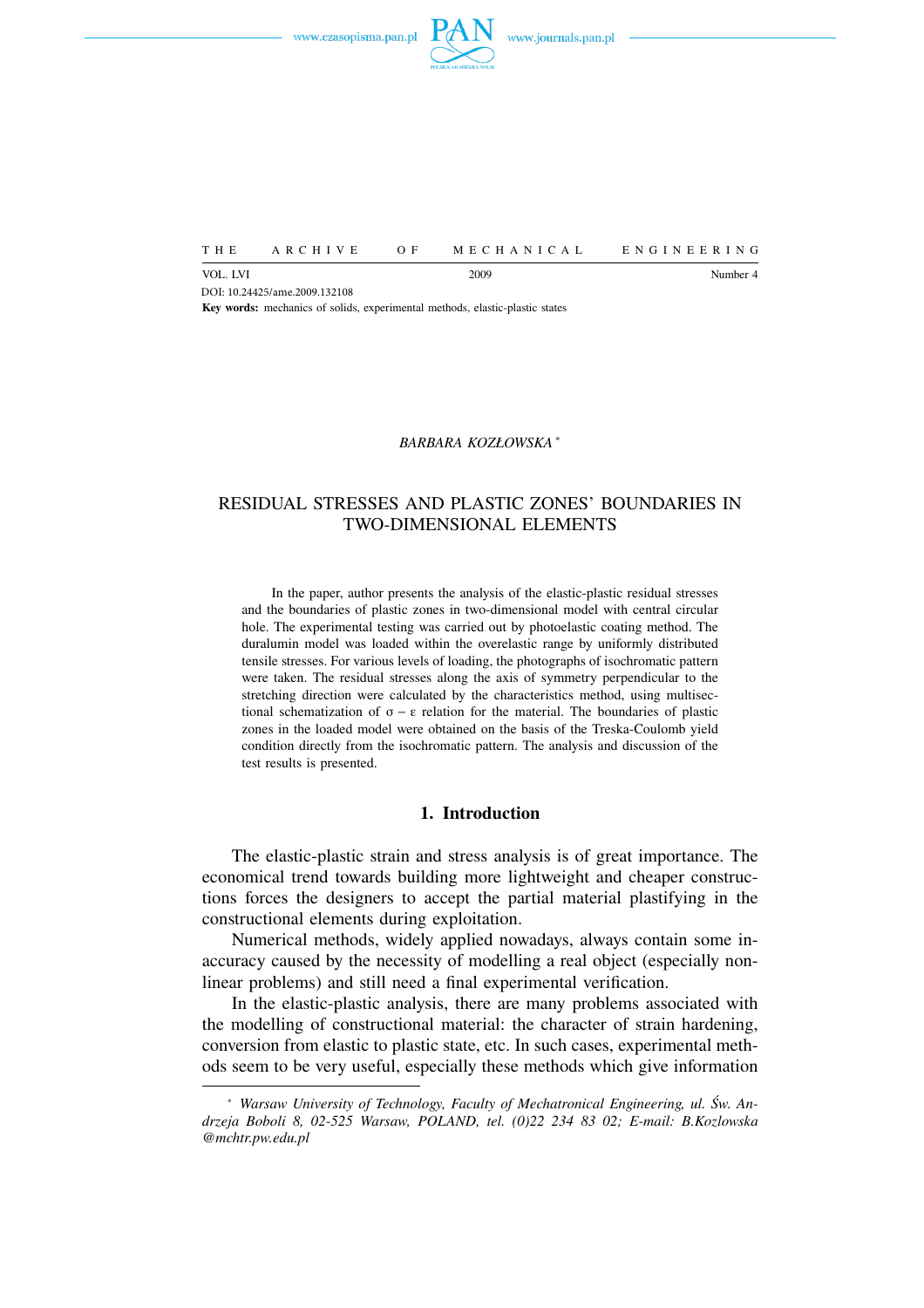

372 BARBARA KOZŁOWSKA

about the real construction under working conditions without any model simplification.

One of the problems, important for proper exploitation of the construction working in the elastic-plastic range, is the analysis of residual stresses which remain in an unloaded constructional element after a part of the material has previously been plasified.

Residual stresses, which exist in some parts of constructional elements not subjected to the external loading, may be caused by different operations, among others, by loading beyond the yield point of material. Residual stresses may be introduced purposely to increase strength of the structure, but they may also be produced by non-controled external processes, which can cause negative effects including construction failure. The presence of the plastic zones only in some part of the element creates, after relieving, the residual stresses in the whole element's cross-section.

One of the experimental methods, which can be applied to elastic-plastic states analysis, is photoelastic coating method. It is the method which gives information about the deformation of the real object in the whole tested area (not only at several points) and can be used to investigate objects of complex shapes and loaded in different ways (dynamically and statically) also at various temperatures (−20◦C÷50◦C).

### **2. Application of photoelastic coating method to elastic-plastic analysis**

The photoelastic coating method is based on the effect of the optical birefringence which occurs in some transparent materials under loading. The thin layer of birefringent material is bonded integrally to the surface of the analyzed object, and when the object is loaded, the surface strains are transmitted to the coating. When viewed through a reflection polariscope, the strained coating exhibits two families of fringe patterns: isoclinic fringes providing information about directions of principal strains, and isochromatic fringes supplying information about difference of principal strains. These fringes can be photographed and used to determine strain tensor components. Because determination of directions of principal strains by means of isoclinic fringes is labour-consuming and not precise, for strain separation the analytical methods taking advantage of the isochromatic pattern only are usually used (for example method of characteristics).

The method of photoelastic coating can be applied to the elastic-plastic states analysis due to the assumption of the linear relation between the photoelastic effect and strain in the birefringent material in a wide range. In the range of strain, where the material of the tested element is in the plastic state, the characteristic of photoelastic coating material is still linear. There-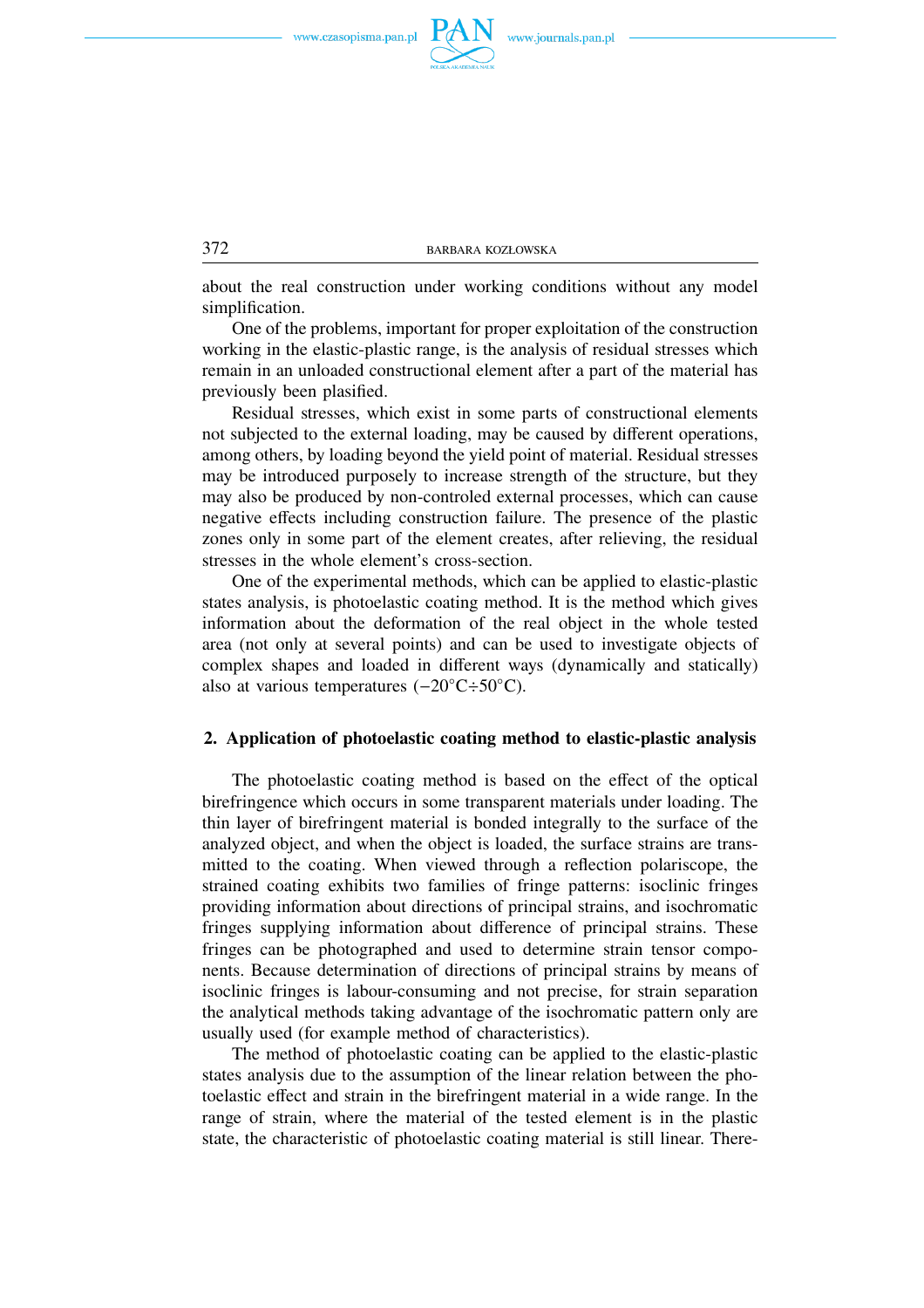

fore, one can assume that the strain constant of the photoelastic coating may be applied to analysis of plastified areas, as well as to these remaining in the elastic state.

The additional advantage of photoelastic coating method is good visualisation of the material plastifying process and the possibility of quick and easy determination of the plastic zone boundary.

#### **3. Experimental testing**

The investigation of the distribution of residual stresses created by plastic zones around stress concentrators was performed on the model of stretched strip weakened by central circular hole (Fig. 1). The photoelastic coating method was applied.

The model was made of duralumin sheet 4 mm thick. After mechanical working and special surface preparation (polishing and etching), the model was covered on both sides (to avoid bending effect) with the photoelastic coating made of epoxy resin. Finally, the model was subjected to the finishing machining (the hole) in the way which allowed to avoid creating stresses in the result of cutting.

The model's material characteristic (determined on the basis of repeatedlytaken uniaxial tensile tests) is shown on Fig. 2.

The strain constant of the photoelastic coating was determined experimentally, and its value was:  $\mathbf{f} = 1.109 \cdot 10^{-3}$  1/fringe order.

The model was loaded at its ends with a uniformly distributed tensile stresses **p**. As the measure of the intensity of loading, the 'loading factor's was accepted, calculated as a ratio of the tensile stresses at the cross-section weakened by the hole on the axis of symmetry **x** perpendicular to the stretching direction in relation to the offset yield strength  $\mathbf{R}_{0,2} = 320$  MPa obtained from the material characteristic.

The loading of the model was increased step by step within the overelastic range of the material. At each level of loading, the photographs of isochromatic pattern were taken twice: for both dark- and light-field polariscope.

For further analysis of elastic-plastic states, the isochromatic patterns obtained for the selected loading levels (at which visible zones of the plastified material near the hole appeared) were taken into account. Fig. 3 and Fig. 4 present the pictures of isochromatic fringes taken for a dark-field polariscope for loading levels:  $s = 0.537$ ,  $s = 0.596$ ,  $s = 0.703$  and  $s = 0.781$ .

Because of the symmetry of the model and loading, only one half of the isochromatic pattern is considered.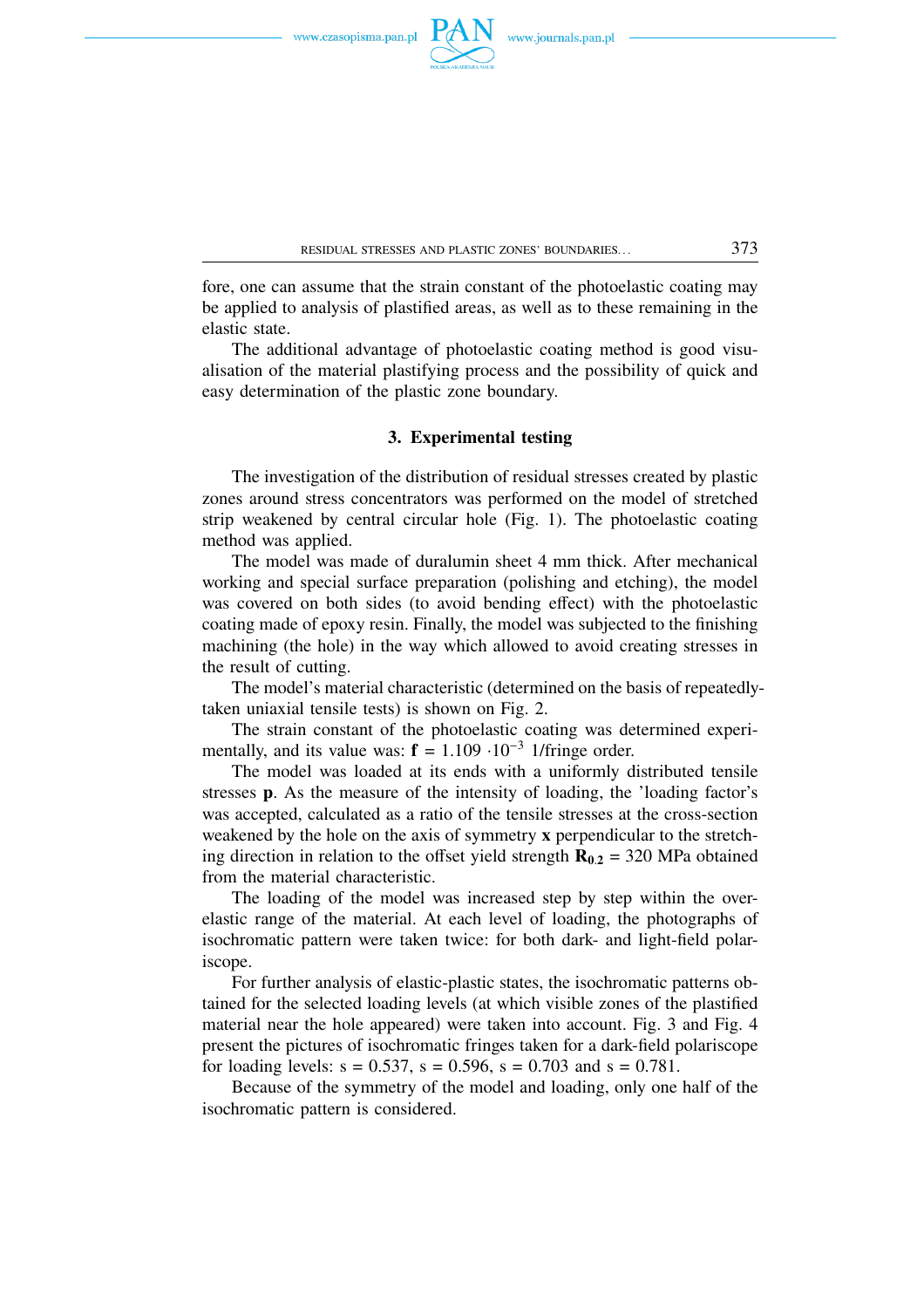







Fig. 2. Material characteristic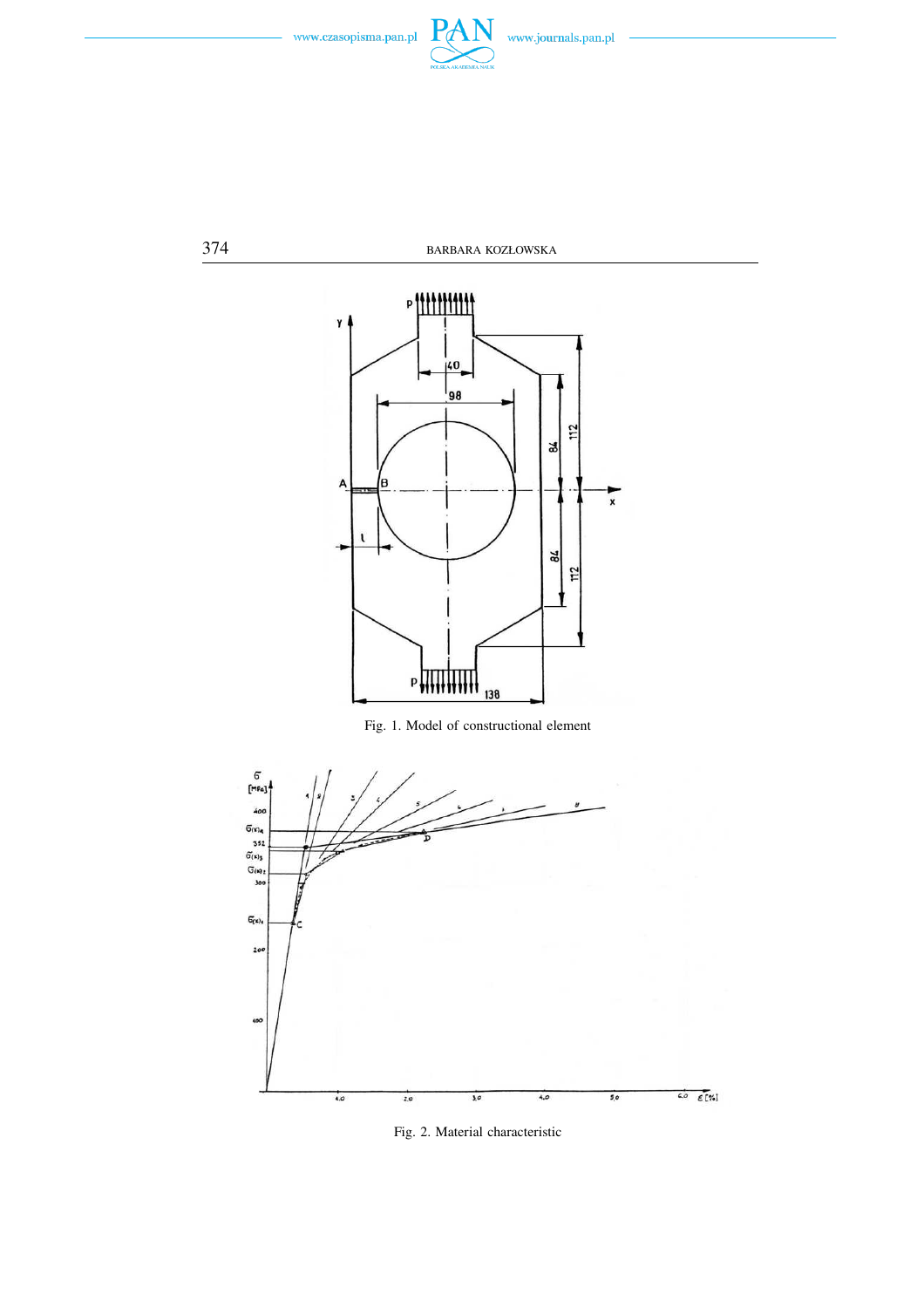



RESIDUAL STRESSES AND PLASTIC ZONES' BOUNDARIES... 375



Fig. 3. Isochromatic pattern for loading level: a)  $s = 0.537$ , b)  $s = 0.596$ 



Fig. 4. Isochromatic pattern for loading level: a)  $s = 0.703$ , b)  $s = 0.781$ 

## **4. Analysis of residual stresses and boundaries of plastic zones**

### **4.1. Calculation of residual stresses**

It is very difficult to determine the stress tensor components in every point of the model for the residual stresses when the structure is unloaded and the forces are balanced within the cross section.

For small plastic strain, the residual stresses can be determined as the difference between the elastic-plastic stresses and the stresses which would occur at the same level of loading if the material characteristic reminds elastic. It is so because relieving of the material is held on the way parallel to the linear part of the  $\sigma - \varepsilon$  relation.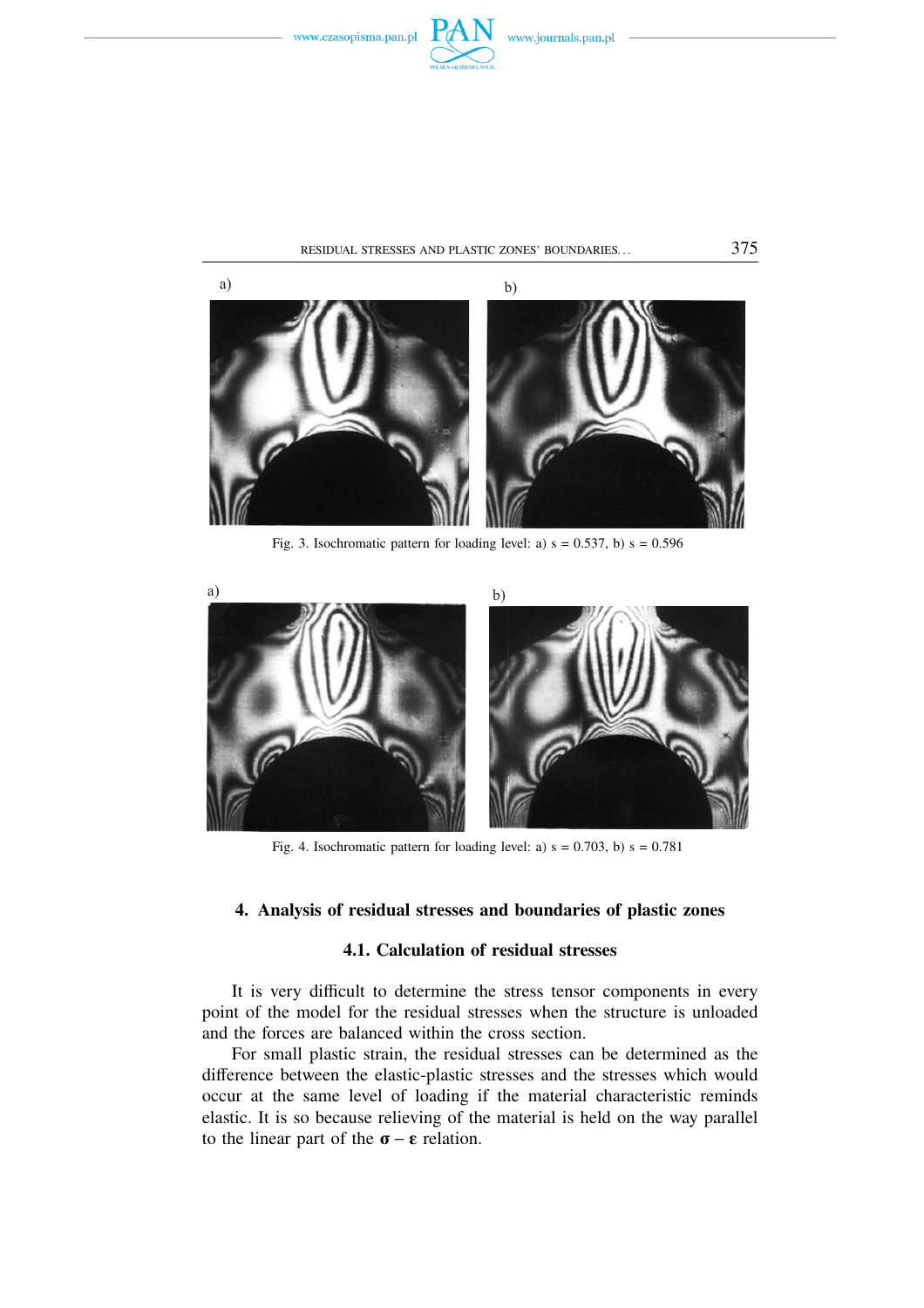

# 376 BARBARA KOZŁOWSKA

Separation of strain components on the basis of results obtained from the method of photoelastic coating (isochromatic fringe – the principal strain difference) was performed using the analytical method of characteristics [2]. This method makes use of the relations between the strain and stress tensor components (Hooke's law), and its extension for the overelastic range of the material requires creating analogous relations for nonlinear part of the characteristic. For derivation of formulas describing the mentioned relations, the geometrical model of real  $\sigma - \varepsilon$  curve was considered [3], [4]. In this model, the experimentally obtained material characteristic is replaced by **n** line segments (Fig. 2). These relations are also used to calculate stress components for nonelastic range of material in the analyzed model.

An 8-sectional model of material characteristic was assumed to determine distribution of the elastic-plastic stress components  $\sigma_y$  and  $\sigma_x$  on the axis of symmetry x perpendicular to the stretching direction (Fig.1). This model was quite sufficient for precise representation of the real  $\sigma - \varepsilon$  relation of the material.

The distribution of elastic stress components  $\sigma_y$  and  $\sigma_x$  on the axis of symmetry **x** was determined based on the picture of the isochromatic pattern taken for the loading level  $(s = 0.3125)$  when plastic deformation did not yet appeared.

The stresses which would occur at one of the higher loading levels (if the material characteristic reminded elastic) were obtained by multiplying the calculated elastic stresses by the ratio of higher loading (creating partial material plastification) to elastic loading (for **s** = 0.3125). After substractig the stress calculated in such way from the real elastic-plastic stresses existing in the model, the distribution of residual stresses was obtained.

### **4.2. Determination of plastic zones' boundaries**

The boundaries of plastic zones can be easily determined using only the isochromatic pattern in such cases when signs of the principal stress components can be predicted before their separation. When the principal stress components have different signs or if they are of the same sign, but one of them is much greater than the other, the order of isochromatic fringe which corresponds to the boundary of the plastic zone can be calculated using the Treska-Coulomb yield condition [1]. Applying the Hooke's law and Wertheim's law can be obtained

$$
m_{gr} = \frac{1+\nu}{E \cdot f} \sigma_{pl} \tag{1}
$$

where:  $\sigma_{pl}$  – yield point;

 $v$  – Poisson ratio;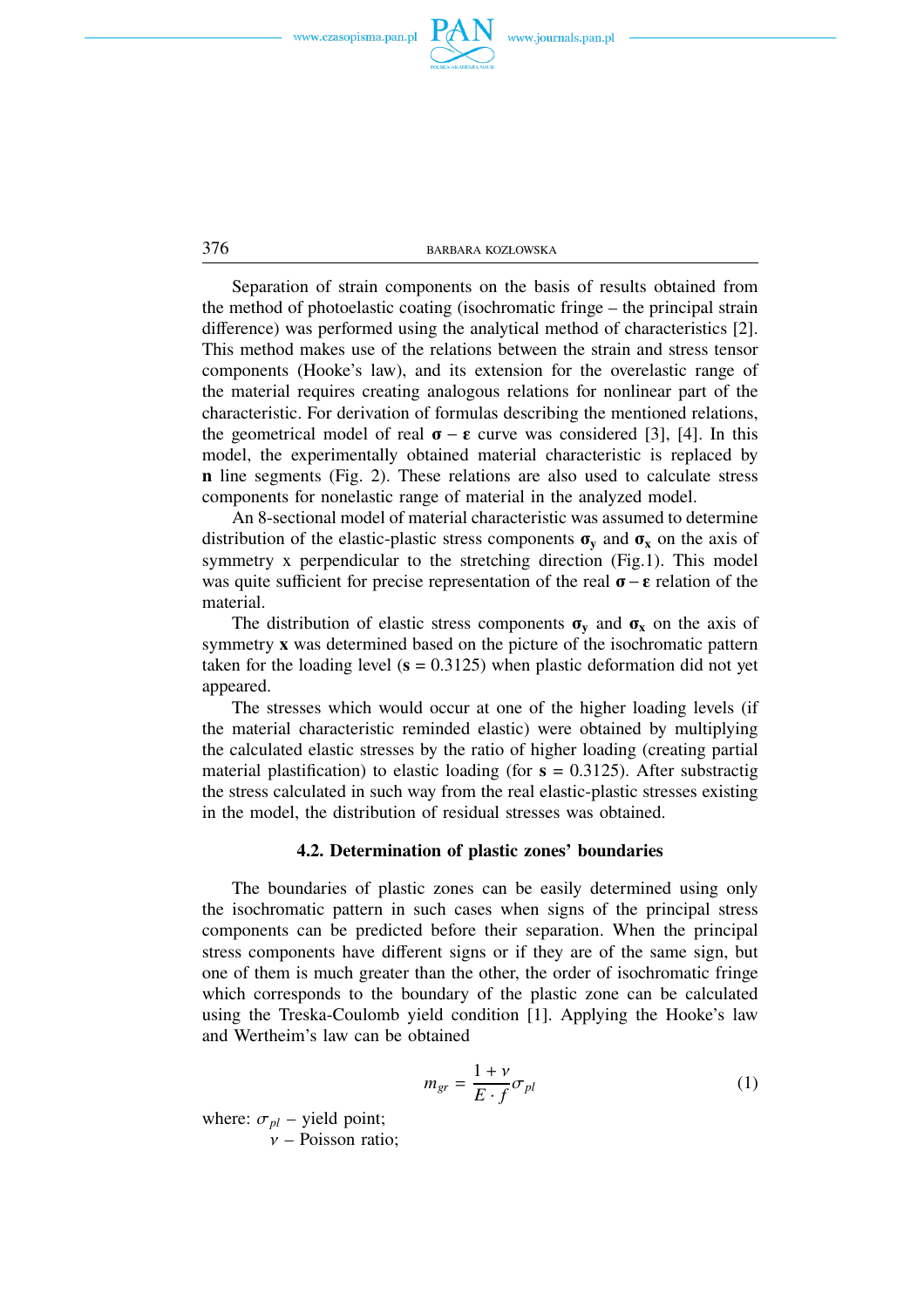

*E* – modulus of elasticity;

 $f$  – strain constant of the photoelastic coating.

Using the above formula, on the basis of properties of the photoelastic coating material and the model material, was calculated the value of boundary isochromatic fringe order:  $m_{gr} = 5.43$ . For the yield point  $\sigma_{pl}$  of model's material, the offset yield strength  $\mathbf{R}_{0.2} = 320$  MPa was assumed.

# **4.3. Plastic zones and residual stresses in the model of constructional element**

On the basis of the pictures of isochromatic pattern taken for a dark-field polariscope at selected loading levels:  $s = 0.537$ ,  $s = 0.596$ ,  $s = 0.703$  i s = 0.781 (Fig. 3 and Fig. 4) were determined the plastic zones boundaries by the boundary isochromatic fringe method.

For the corresponding loadig levels, the residual stresses were calculated on the axis of symmetry perpendicular to the loading direction using the 8-sectional schematization of model's material characteristic.

The plastic zones under loading and the residual stresses after releasing are shown in Fig. 5 and Fig. 6. For better visualization, only a part of the picture containing the analyzed region of the model was considered.



Fig. 5. Boundary of plastic zone and residual stresses distribution  $\sigma_v$  and  $\sigma_x$  on the axis of symmetry for loading level: a)  $s = 0.573$ , b)  $s = 0.596$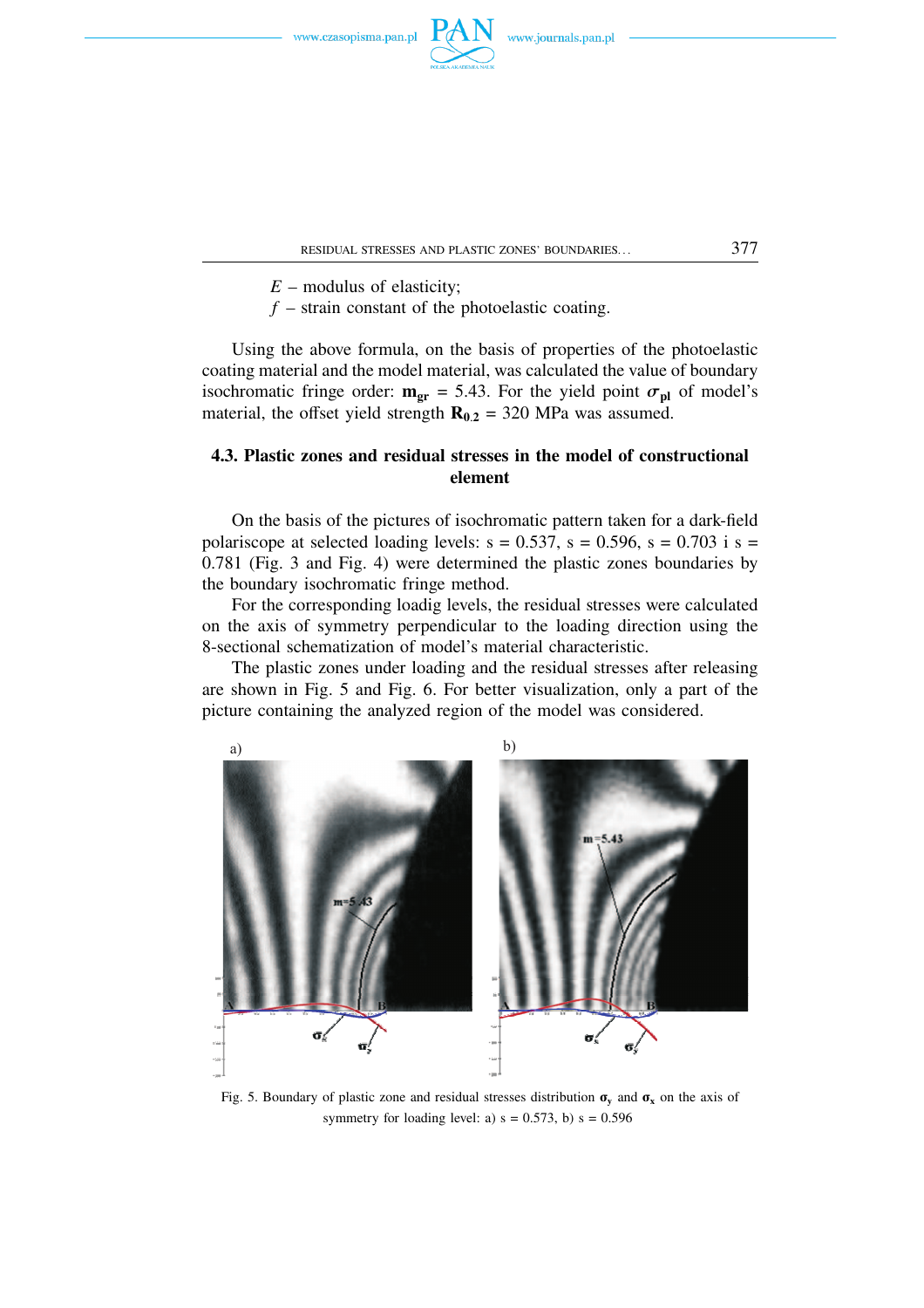





Fig. 6. Boundary of plastic zone and residual stresses distribution  $\sigma_y$  and  $\sigma_x$  on the axis of symmetry for loading level: a)  $s = 0.703$ , b)  $s = 0.781$ 

The distributions of residual stresses  $\sigma_y$  and  $\sigma_x$  on the axis of symmetry **x** (section A-B) for different loadings are shownin Fig. 7 and Fig. 8.

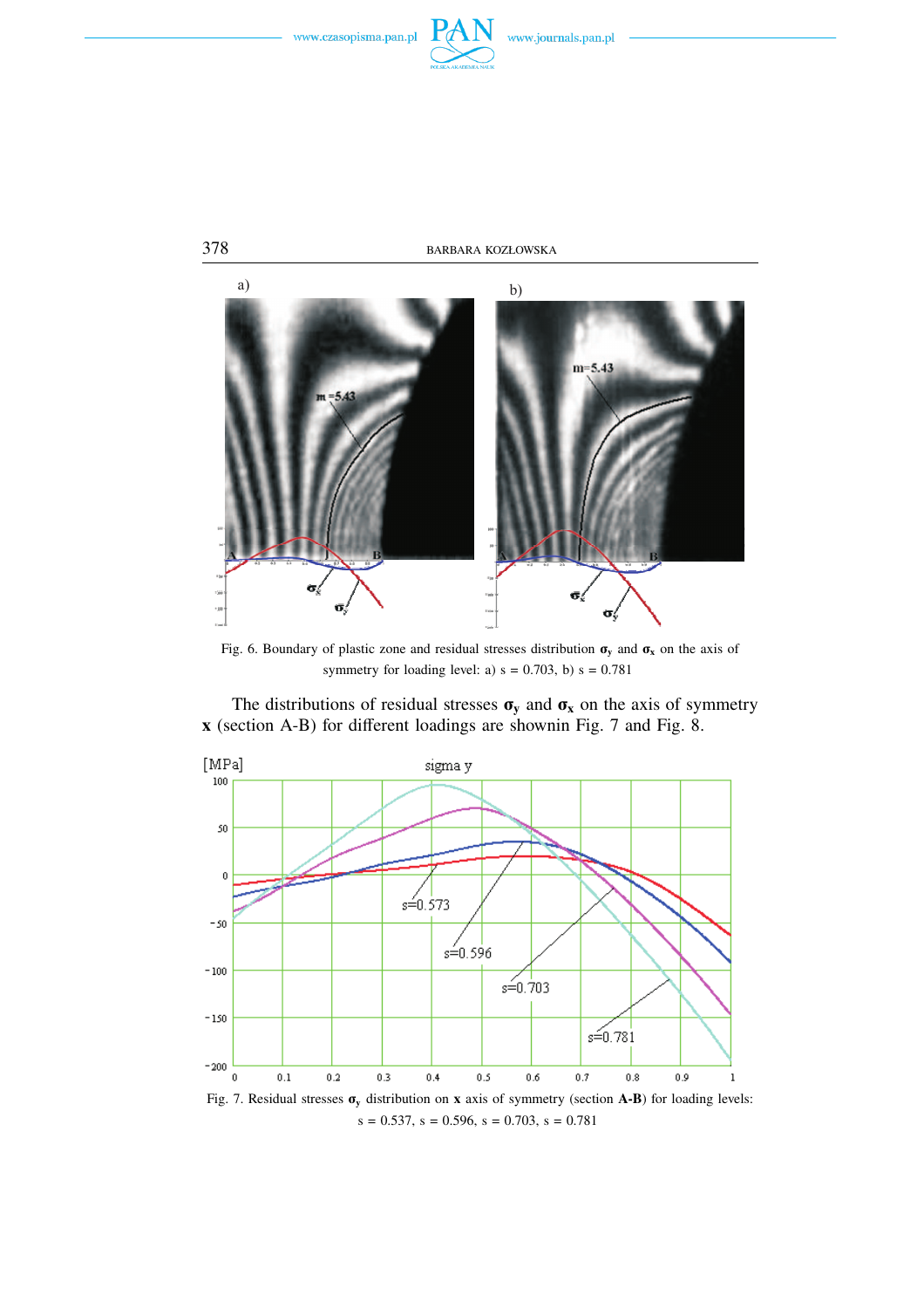



#### RESIDUAL STRESSES AND PLASTIC ZONES' BOUNDARIES... 379



#### **5. Conclusions**

The knowledge of the process of formation and propagation of elasticplastic stresses under increasing loading allows proper designing constructional elements.

After loading an object over the yield point of the material, releasing and consecutive loading (in the same way) to a higher level, the object's material will behave like an elastic material. The phenomenon of increasing the elastic limit (Baushinger effect) is widely applied in engineering. For example effects of stress concentration introduced by holes and notches in constructional elements are reduced by residual stresses created as a result of material plastifying after repeated loading because they will be added to the stresses caused by external loading.

In the paper, the author presents the analysis of residual stresses created in a stretched model of a constructional element with central circular hole after loading the element over yield point. The residual stresses were determined based on the pictures of isochromatic pattern in the model taken at different (overelastic) loading levels. The stress component values were calculatied by means of a computer program, created by the author, using the method of characteristics for strain separation on the axis of symmetry **x**. In order to derive the relations between strain and stress components, 8-sectional schematization of model's material characteristic was assumed.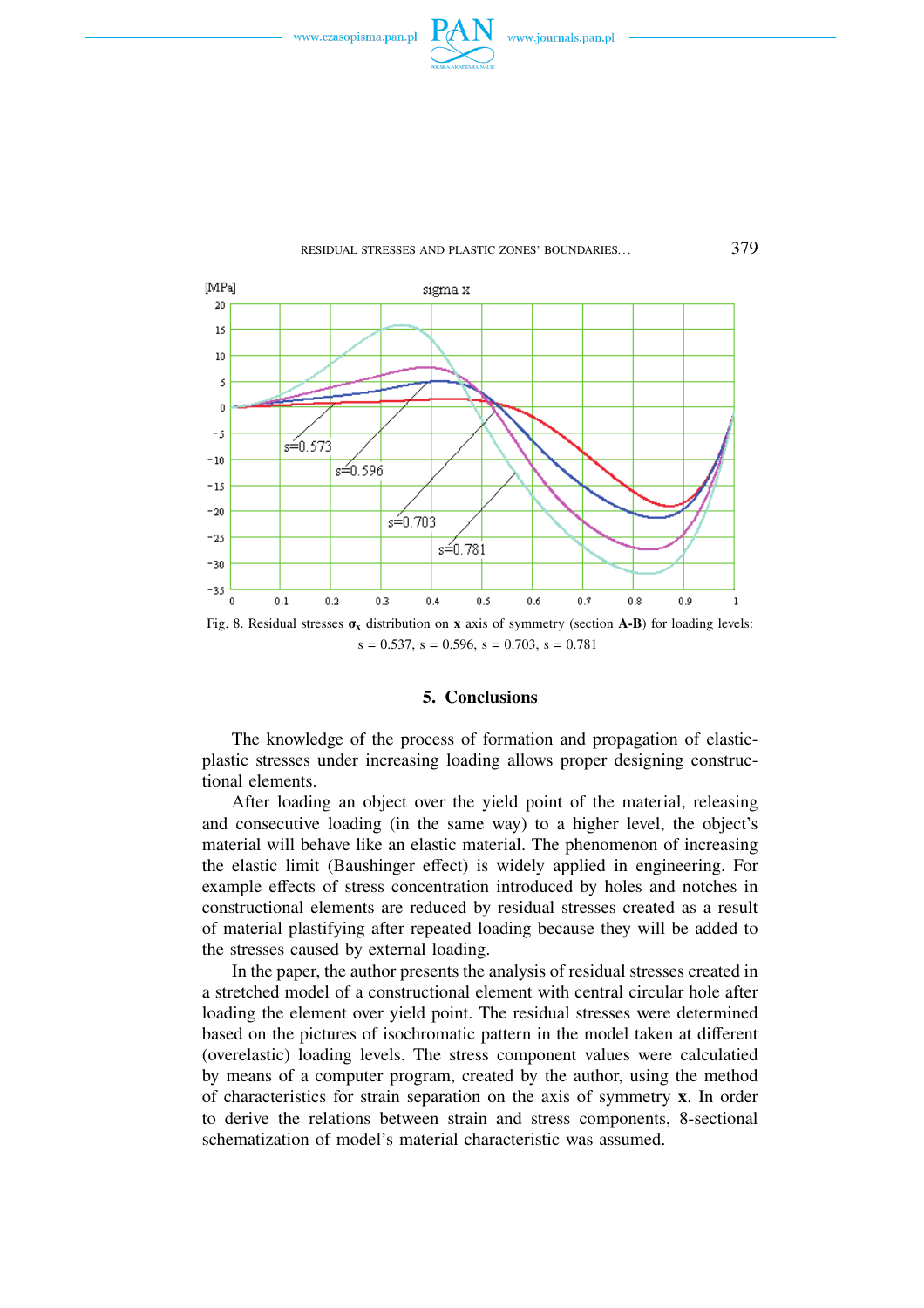

380 BARBARA KOZŁOWSKA

As it was shown by the analyzed model, the residual stresses  $\sigma_y$  and  $\sigma_x$ on the axis of symmetry **x**, caused by the plastified part of the material in the vicinity of the hole, determined for selected loading levels ( $s = 0.537$ ,  $s = 0.596$ ,  $s = 0.703$  i  $s = 0.781$ , change their values and distribution in the function of the increasing loading (Fig. 7, Fig. 8).

The verification of correctness of the residual stresses distribution was performed by checking equilibrium of  $\sigma_v$  stresses on the axis of symmetry **x** perpendicular to the stretching direction. When  $\sigma_v$  stresses acting in the direction of axis y (the stretching direction) are in balance, the resultant force is equal zero in the cross-section weakened by the hole. For all of the considered loading levels, the error evaluated with respect to quilibrium condition did not exceed a few percents (the highest value was 8% for the lowest loading level  $s = 0.537$ .

It is worth noticing that plastification of relatively small areas of the tested element generates, after relieving, residual stresses in the whole element's cross-section. These stresses reach high values in the plastified zones and nearby. In the remaining (much greater) part of the cross-section, they are small, but sufficient to secure the equilibrium of residual forces.

Taking into account the obtained results, it can be concluded that the photoelastic coating method applied to the residual stresses analysis in stretched elements with rapid cross-section changes makes it possible to determine (in a relatively quick and easy way), the boundaries of plastified zones and to calculate stress tensor components. Therefore, it can be used for the evaluation the possibilities of improving the working conditions of constructional elements weakened by stress concentrators.

> Manuscript received by Editorial Board, May 20, 2009; final version, November 16, 2009.

#### **REFERENCES**

- [1] Życzkowski M.: Obciążenia złożone w teorii plastyczności, PWN, Warszawa 1975.
- [2] Szczepiński W.: Method of characteristics in computation of the experimental stress analysis, Bull. de l' Acad. Polonaisa des Sc., Vol. XII. No. 112, 1964.
- [3] Kapkowski J., Kozłowska B.: Elastic-plastic strain analysis by photoelastic coating method, Journal of Theoretical and Applied Mechanics, No.3,Vol.31,Warszawa 1993.
- [4] Kozłowska B.: Zastosowanie metody elastooptycznej warstwy powierzchniowej do analizy stanów sprężysto-plastycznych, Praca doktorska, Warszawa 1996.